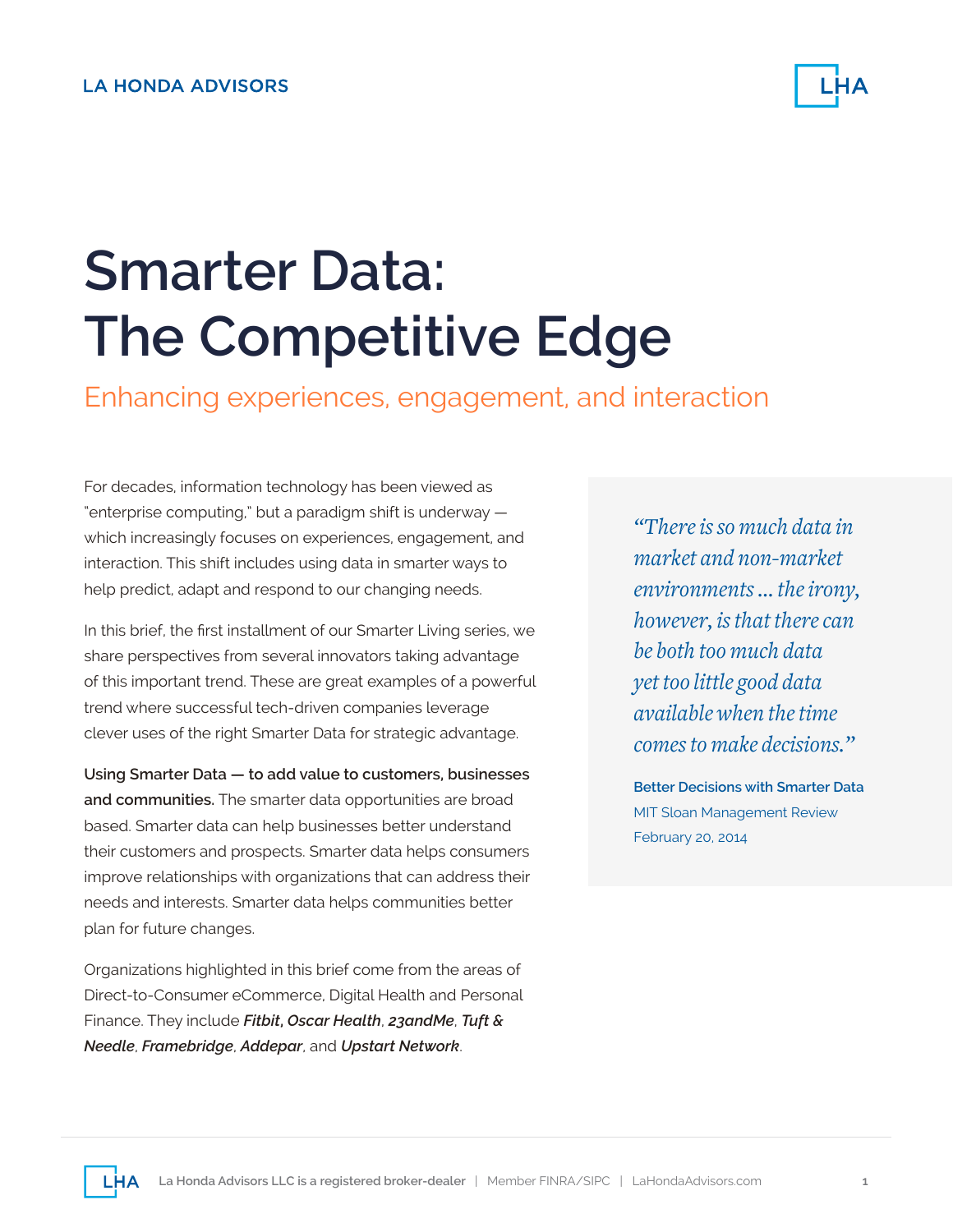#### **Chart 1: Data Created Every Minute of Each Day (2018)**



Adapted from Domo, with data from Statista, LinkedIn, Internet Live Stats, Expanded Ramblings, Slash Films, RIAA, Business of Apps, International Telecommunications Union, International Data Corp.

By leveraging data from a wide array of sources, we gain new insights. Smarter data-driven tools and services help us in many ways including: 1) improve understanding of customer behavior, 2) develop better marketing campaigns, 3) optimize supply-chain dynamics, 4) reduce fraud, 5) manage risk and more.

As we interact with smartphones, chatbots, kiosks, Internet of Things (IoT) devices, call centers, customer service centers and other sources, the volume of data that is collected will expand.

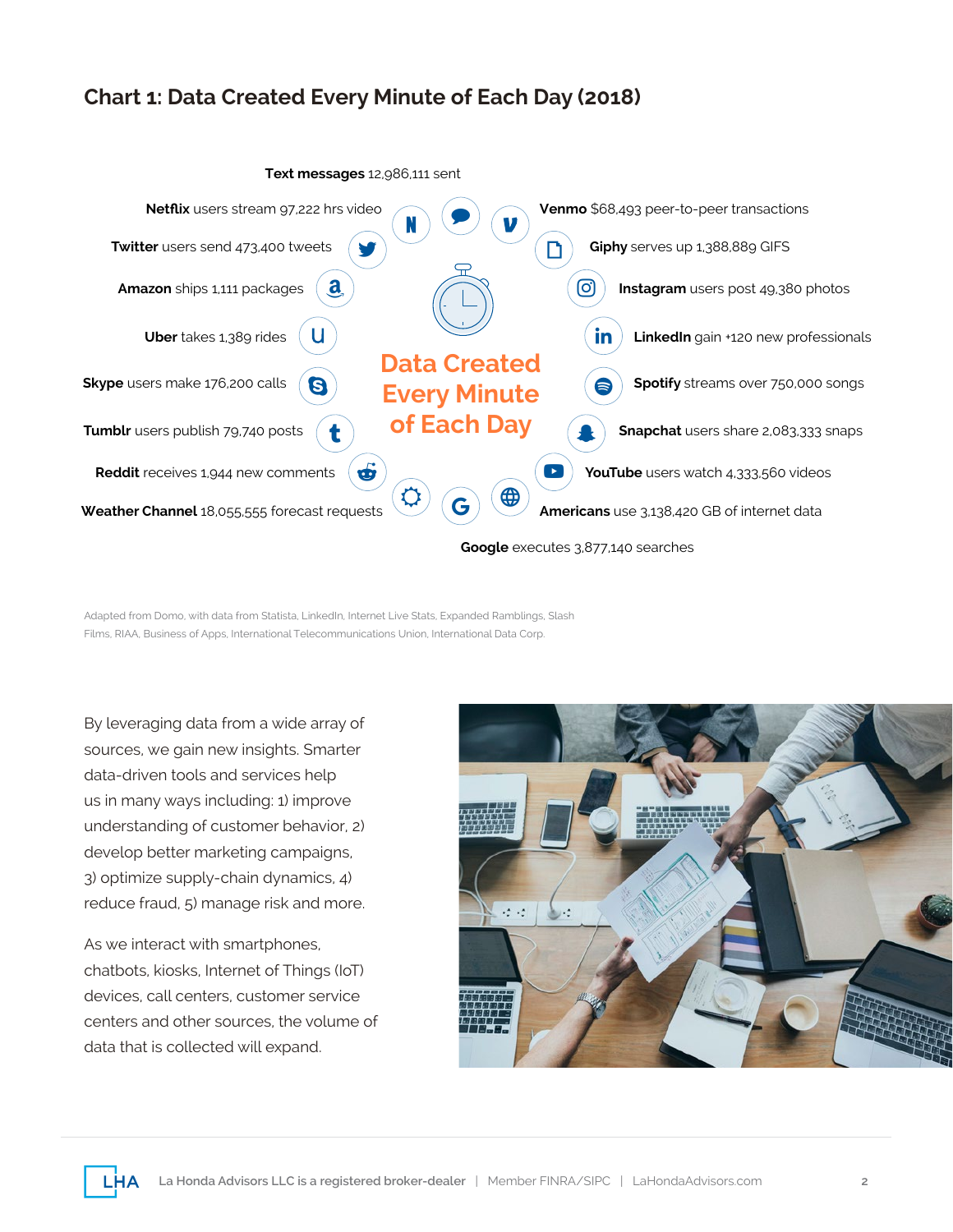#### **Chart 2: Smart Data Opportunities: A Sampler**



**Direct-to-Consumer**  Personalize sales, supplychain management



**Utilities** Smart meter monitoring, Usage analysis



**Finance** Fund selection, customer service



**Government** Surveys, polling, informing



**Healthcare** Monitor vital signs, improve patient care



**Manufacturing** Equipment maintenance



**Telecom** Resource allocation, equipment diagnostics



**Transportation** Unsafe driving detection

#### **Chart 3: The "Value of Data"**



At La Honda Advisors, we continue to hear from market participants that the best smarter data strategies are those that use the "right data" from these increasing information flows.

As presented in Chart 3, interest in the "value of data" continues to increase (information based on Google Trend analysis).

*"Data are to this century what oil was to the last one: a driver of growth and change … Digital information is unlike any previous resource; it is extracted, refined, valued, bought and sold in different ways.*

*"The new economy is more about analyzing rapid real-time flows of often unstructured data: the streams of photos and videos generated by users of social networks, the reams of information produced by commuters on their way to work, the flood of data from hundreds of sensors"*

**Data is Giving Rise to a New Economy Economist (May 6, 2017)**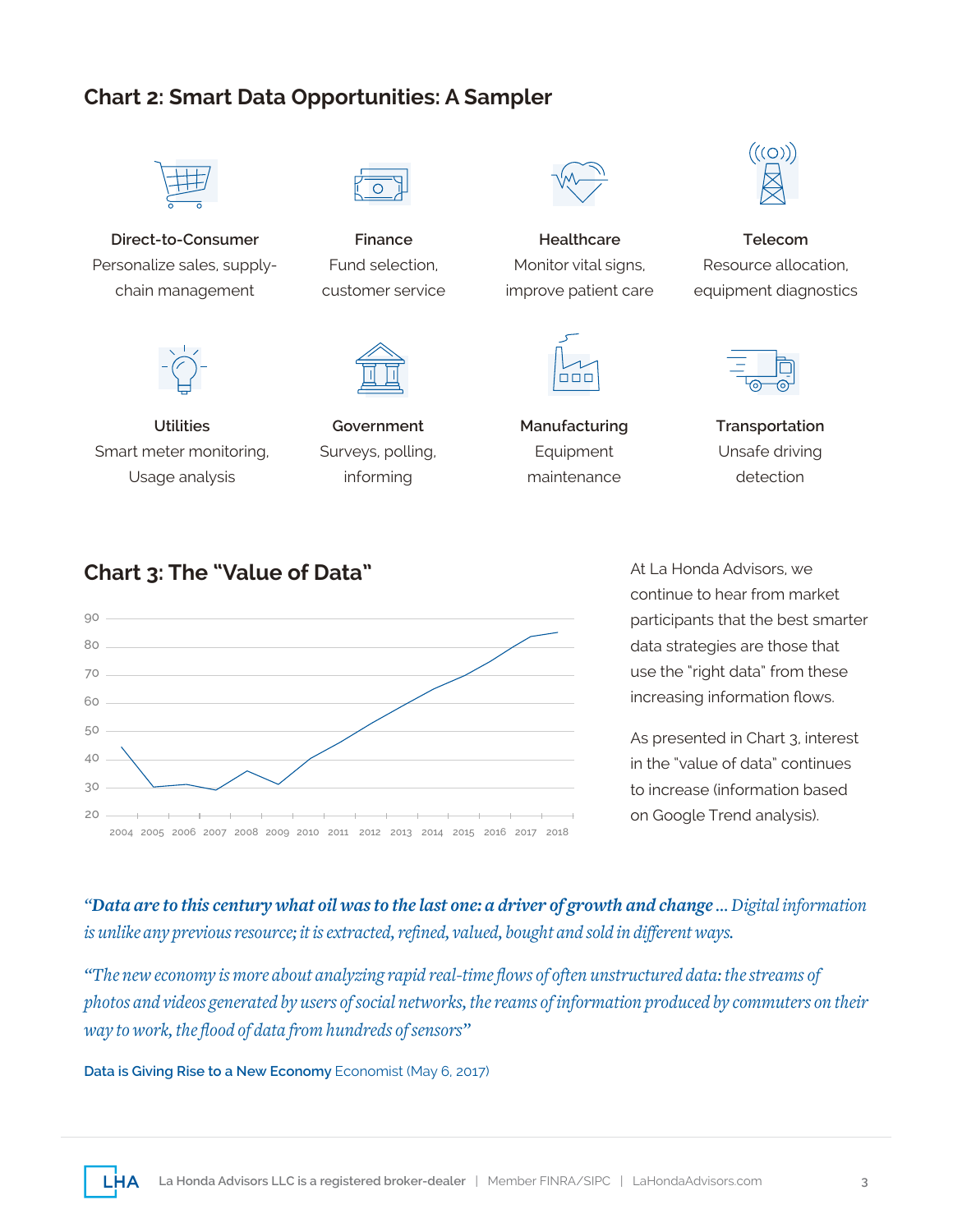### **Direct-to-Consumer (DTC)**

Because leading direct-to-consumer (DTC) organizations are applying smarter data strategies, **Interactive Advertising Bureau (IAB) CEO Randell Rotherberg** discussed the value of data in his presentation **"How to Be a 21st Century Brand,"** where he said:

*"In this new economy, 21st Century Brands create value by tapping into low-barrier-to-entry, capital-flexible, leased or rented supply chains. And they extract that value through a multiplicity of fulfillment models, all of which have a single thing in common: they aim to create a mutually beneficial, two-way relationship between the brand and the consumer, because that interactive relationship throws off the data that is the central competitive element for every other function in the enterprise."*

#### ROCKETS OF AWESOME

Founded in 2016, Rockets of Awesome provides a subscription-based e-commerce platform for buying personalized boxes of children's apparel that are prepared and shipped on a seasonal basis. Emphasizing the value of data, **CEO Rachel Blumenthal** said,

*"We're focused on how to continue to build a business that is sustainable economically while delivering an over-the-top amazing experience to our customers. The data science really does drive everything that we do. It's the perfect combo of art and science. That reliability of the fit, comfort, style, and price point is important. So we leverage so much feedback from our customers to drive what we do every single day."*

### FRAMEBRIDGE

Framebridge, which started in 2014, provides online custom framing service designed to customize photos and memorable moments. Applying a smarter data strategy helps 1) customers choose from a curated selection of frame styles and 2) the company build an effective support and product delivery supply chain. **CEO Susan Tynan** said:

*"I started Framebridge, which blends ecommerce, logistics, and an intense focus on the customer experience, to make custom framing easy on you and your wallet. We're a special kind of company. We deliver a deeply personal product and experience. We use commercial scale to make framing faster and more affordable, but we strive to make each customer experience special."*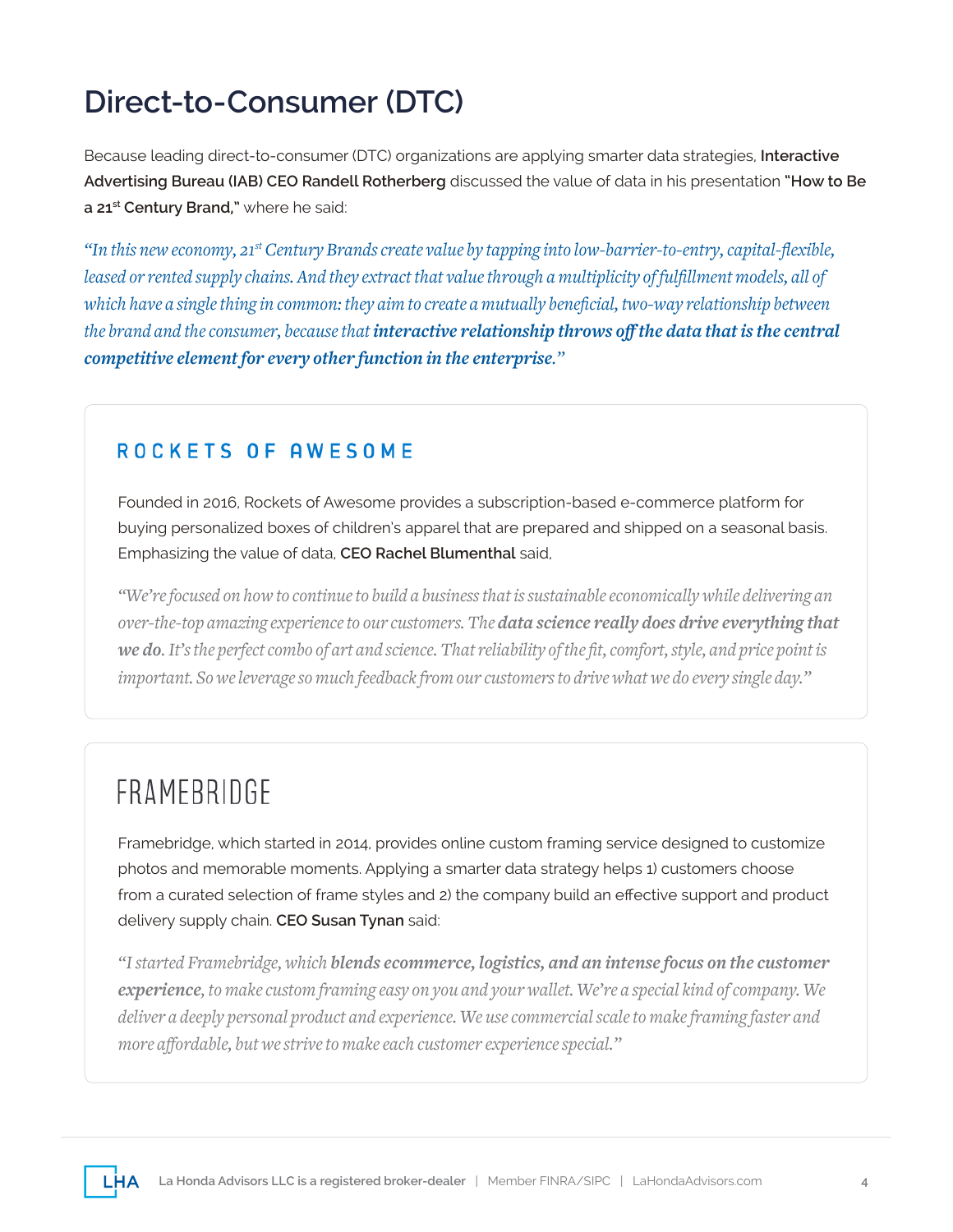### **TUFT&NEEDLE**

Founded in 2014, Tuft & Needle (recently merged with Serta Simmons Bedding) offers sleep products, such as mattresses, pillows, sheets and duvet covers. The company's founders (both software engineers) have a strong focus on customer engagement, a process that integrates data from Net Promoter Scores (NPS), social media, recommendations and ratings (i.e., Amazon ratings). **Co-founder Daehee Park** believes that:

*"Having a personal experience with your customers creates a sense of authenticity — one of the keys to our success is authenticity. We bring an authentic story that ties into the price and features. For credibility, we lead people to Amazon to show authentic reviews that are true customer testimonials."* 

### **Digital Health**

Doctors, hospitals, medical researchers and insurers are increasingly focused on digital services, which is driving innovation across the technology spectrum. For example, **Heathdata.gov**, which launched in 2011 with 30 data sets, today accesses 1,900 data sets. This growth is driving the need for smarter, better data approaches. **Bruce Greenstein, Chief Technology Officer for the US Department of Health and Human Services** commented on this need in an April 4, 2018 blog post:

*"HealthData.gov should not be merely a reflection of the number of data sets published. Rather, the data available to the public needs to be discoverable, usable, timely, and high-quality."*

## · fitbit

Founded in 2007, the firm has focused on leveraging sensors, wireless technology and data to bring amazing experiences to fitness and health. Their wearable activity tracker products measure factors such as steps walked, heart rate, quality of sleep and stairs climbed, enabling users to reach their health and fitness goals. The firm, in an SEC filing said:

*"Devices enable data collection, provide a point of interaction, while software and data drives engagement and can be leveraged to provide personalized insight. Together, devices, data and software form a platform that gives users the tools to help reach our health and fitness goals, while also providing them with a more complete picture of their overall health."*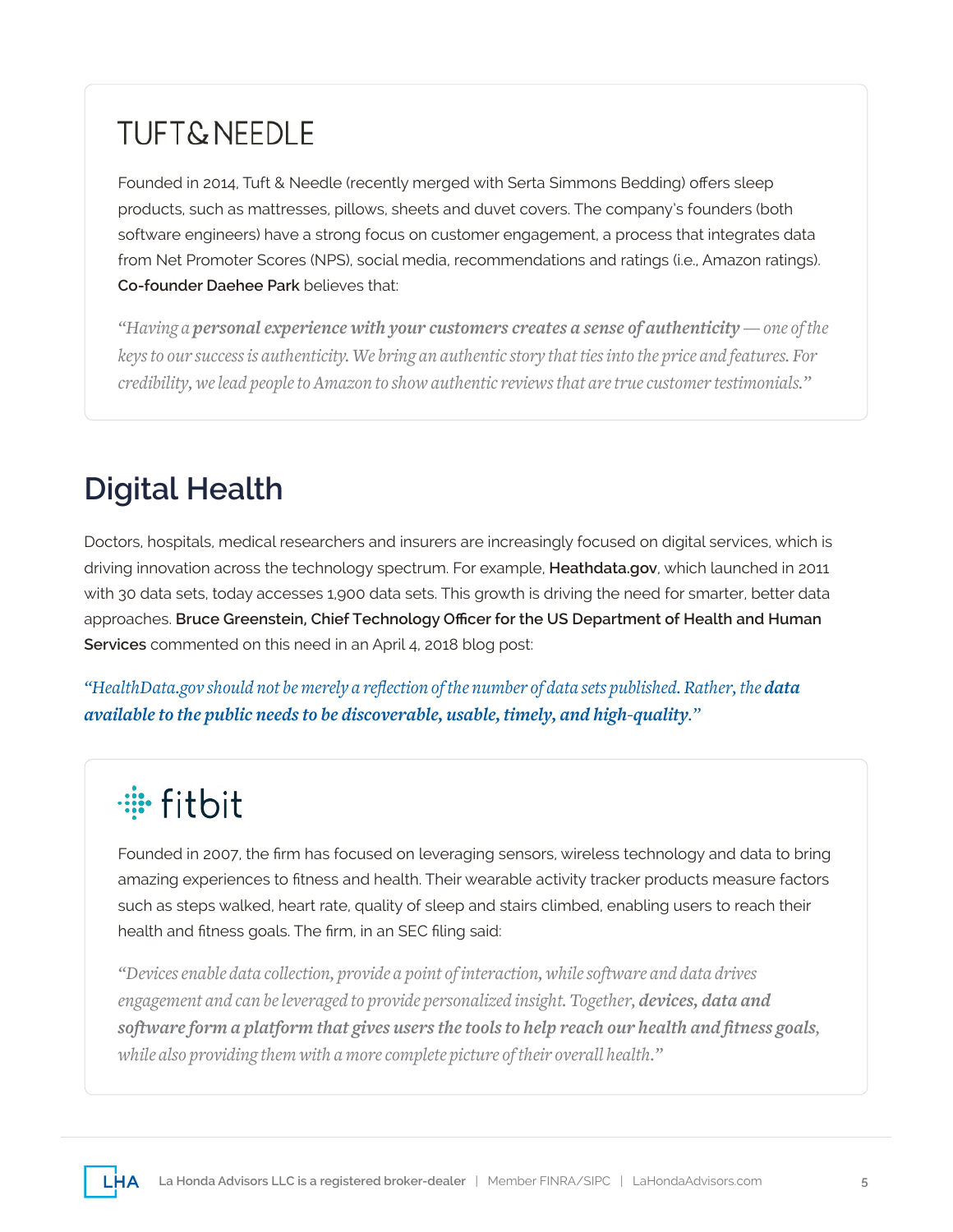### **OSCAr**

Founded in 2007, Oscar Health's mission has been to be a health insurance company that helps its members make the right healthcare decisions. This process is driven by expertise in technology, health care, public policy, systems design, and data to make the health care system a better experience. **CEO Mario Schlosser** said:

*"Most partners and vendors in health care—the big drug vendors, the big imaging vendors, and so on—are not set up for anything close to real-time data transmission … seeing what is happening with somebody in real-time has one of the biggest possible impacts on whether that person would be willing to take advice and think differently about their care."*



Founded in 2006, 23andMe focuses on one of the most exciting scientific endeavors of our lifetime — deciphering the wealth of data of the human genome. The company's consumer genetics and research platforms help individuals gain deeper insights into personal ancestry, genealogy and inherited traits. **CEO Anne Wojcicki** said:

*"I was always impressed by the eagerness of individuals to learn about their health and take action, they just needed the opportunity and time to learn and absorb …* 

*"Since our earliest days, we wanted to pioneer a path where people can get their genetic information directly and do not have to go through a physician or genetic counselor for access or interpretation."*

#### **Personal finance**

Smarter data approaches are improving how financial organizations address needs in risk assessment, financial analysis, portfolio management, credit approval, know your client (KYC) & anti-money laundering (AML) compliance, operational and customer interaction processes and cyber/data security.

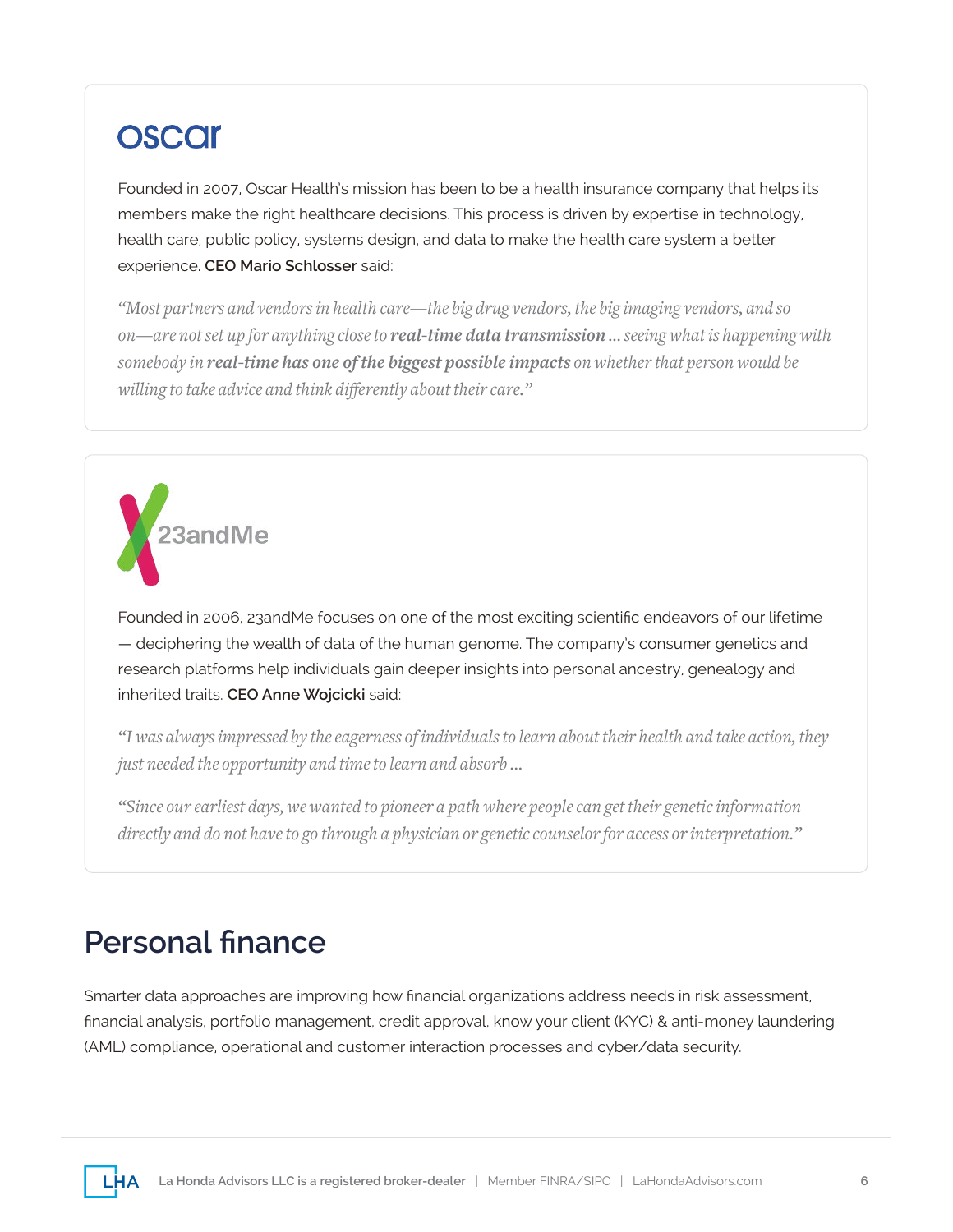Recently, **Brian Moyer, director of the U.S. Bureau of Economic Analysis /Federal Reserve** (April 2018) said:

*"What has really changed is not so much the availability of the data, but the data science tools and our ability to process and use it in real time, We can drill into the changing composition of goods and services expenditures and that is what is going to keep GDP accurate."*

Also, the **U.S. Department of the Treasury's report "A Financial System That Creates Economic Opportunities"** (July 2018) said:

*"Financial institutions and technology-focused firms have recognized this shift [to digitization] where consumers "reside" and have consequently been transforming their business activities to meet customers' demand for digital interaction where possible."*



Since its founding in 2009, Addepar, Inc. has focused on being a "financial operating system designed to bring common sense and ethical, data-driven investing to our financial world." Today, more than \$1 trillion in assets are managed on the Addepar platform by 250 firms, including Morgan Stanley, AllianceBernstein, Oppenheimer & Co. Inc., BMO Wealth Management's CTC | myCFO and Jefferies.

Continuing its focus on smarter ways of using data, they acquired AltX, which uses advanced data science techniques and proprietary algorithms and leverages a smart matching engine to associate it with a rich content database. This approach increases data transparency and context. **CEO Eric Poirier** said:

*"Addepar gives wealth advisors the technology, data and services they need to deliver tailored and comprehensive solutions to each of their clients ...* [AltX] propels Addepar forward in building a **unified** *data model and common language to power the financial system."* 

### Upstart

Since its launch in May 2014, Upstart Networks, Inc. has originated more than \$2.4 billion in consumer loans. To help identify high-quality borrowers, the firm uses a proprietary underwriting model that incorporates data from many sources beyond traditional FICO scores. This process has helped to provide loans to people with limited credit and/or employment experience. **CEO Dave Girouard** said: